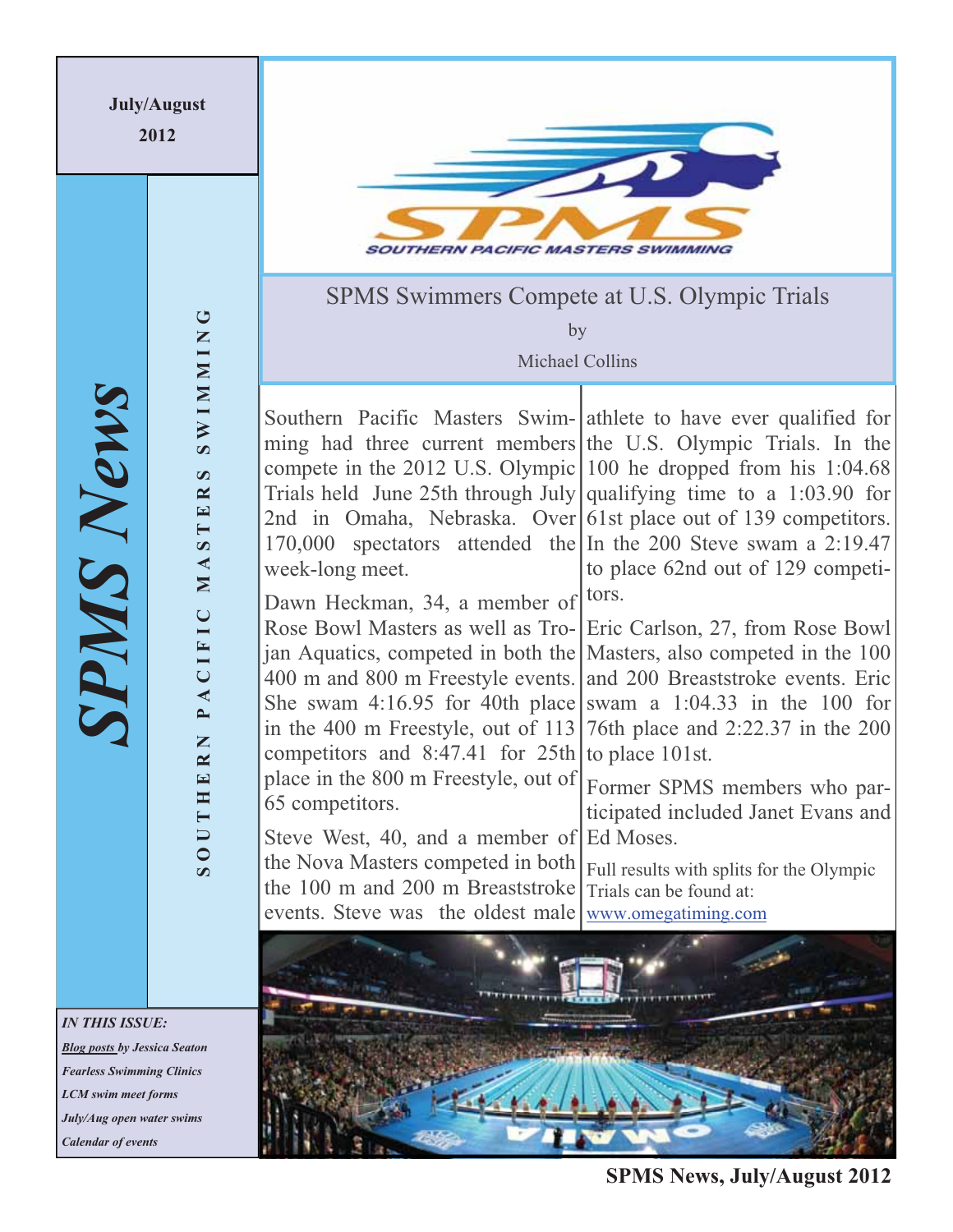# **NEWPORT PIER 2 PIER SWIM**

# Saturday, July 14, 2012 10 a.m. at the Balboa Pier, Newport Beach

**Check-In**: 9:00 a.m. at Lifeguard Tower "M", next to the Balboa Pier.

**Course:** Start on the beach next to the Balboa Pier. Swim to a buoy offshore, right shoulder upcoast to a buoy next to the Newport Pier. Round the buoy right shoulder at the Newport Pier and swim to the finish onshore. This swim is approximately 2 miles long.

**Entry Fee**: Entry is \$30.00 or \$50.00 combined with Don Burns entry. T-shirt is included.

Additional Souvenir T-shirt \$10.00. (Checks payable to NBOLA)

**Awards:** 1st, 2nd, and 3rd place finishers

**Paddlers:** It is always recommended that swimmers wear a bright cap and be accompanied by a safety

paddler!

**Directions:** Take the 55 Freeway south to Costa Mesa where it turns into Newport Blvd. Follow Newport Blvd to Newport Beach, thru all of the numbered streets. Turn right at the Palm St light. Park in the municipal

parking lot and meet at Lifeguard Tower M, just to the right of the Balboa Pier.

Call 949-640-5350 or e-mail: nadineturner3@cox.net for any questions.

# **Corona Del Mar 1 Mile Don Burns Swim**

# Saturday August 25, 2012

# 10 a.m. at Big Corona Beach in Corona del Mar

**Check-In**: 9:00 a.m. at Lifeguard Tower #3 – closest Lifeguard tower to the jetty.

**Course:** Start from the beach next to the Corona del Mar jetty. Swim to buoy 300 yards offshore and then down coast, past spectacular cliffside homes and beautiful rocky coastline, to the secluded cove of Little Corona. Round buoys on your left shoulder, return up coast along the swim lines to the first buoy, and swim to a finish onshore where you began, at Lifeguard Tower #3.

**Entry Fee**: Entry is \$30.00 or \$50.00 combined with Pier-to-Pier entry. T-shirt is included.

Additional Souvenir T-shirt \$10.00. (Checks payable to NBOLA)

**Awards:** 1st, 2nd, and 3rd place finishers

**Paddlers:** It is always recommended that swimmers wear a bright cap and be accompanied by a safety paddler!

**Directions:** Take the San Joaquin (73) Tollway or 405 Fwy to MacArthur Blvd towards the ocean. Turn left (south) on Pacific Coast Highway and follow the alphabetically ordered streets to Marguerite. (Coffee shops are on your right at Goldenrod.) Right at Marguerite and right again at Ocean Blvd. Take the large driveway down to the City parking lot (\$15.00 fee) on the beach.

Call 949-640-5350 or e-mail nadineturner $3@cos$ , net for any questions.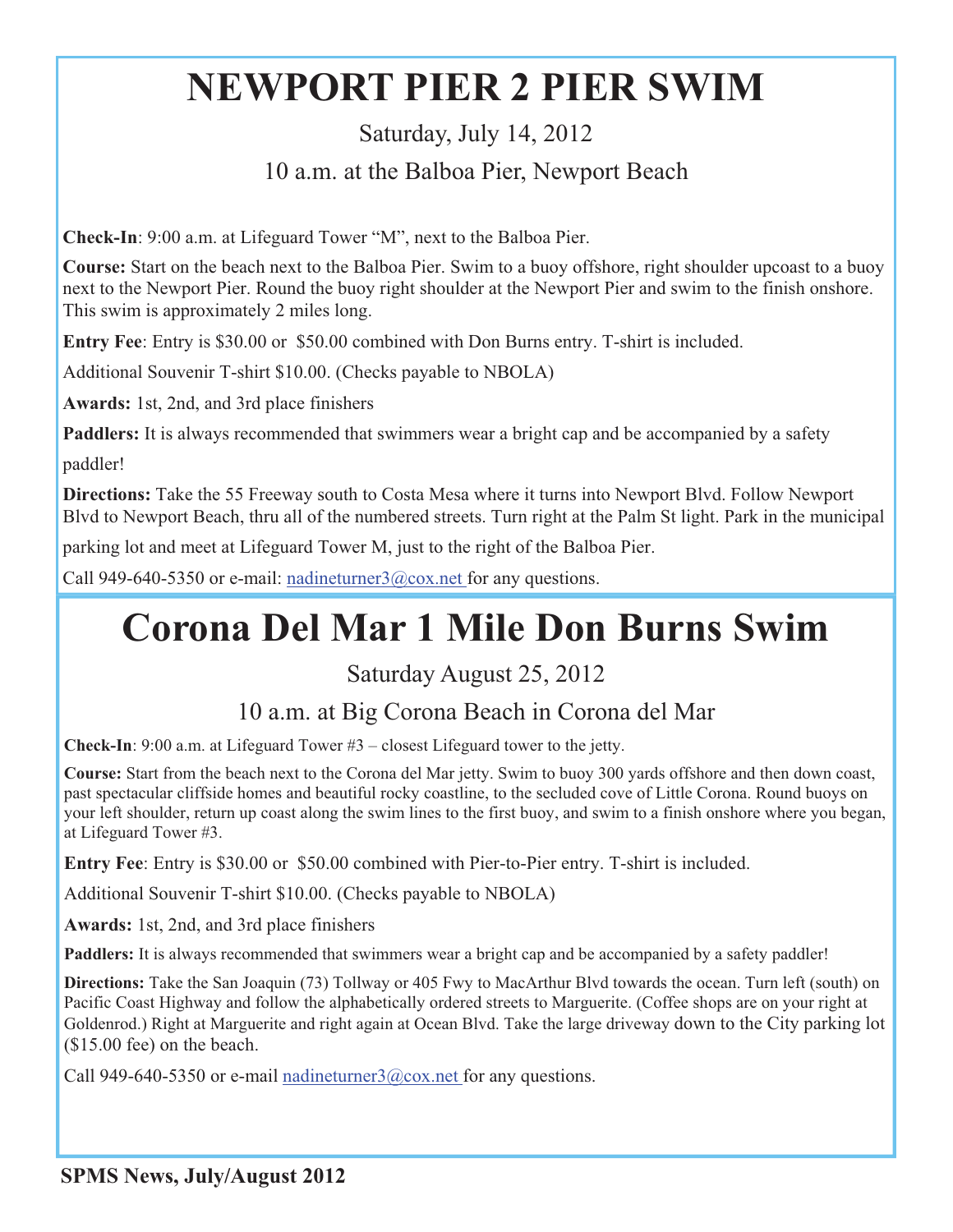# **Santa Barbara Masters Reg Richardson Memorial LCM Meet**

## **Saturday, July 14th, 2012**

#### **Sanction by Southern Pacific Masters Swimming for USMS, Inc. Sanction # 332-014**

**Facility**: Los Banos Del Mar Pool, 401 Shoreline Drive, Santa Barbara.

**Directions:** *From the 101 Freeway going north*, exit at Cabrillo Blvd. (off-ramp is in the fast lane). Turn towards the ocean and drive west along the beach. Cabrillo Blvd. becomes Shoreline Drive at Castillo St., which dead-ends at the pool. *From the 101 Freeway going south*, exit at Castillo St. Turn right and the pool is at the end of Castillo. Parking is available on Castillo St. and in the lot behind the pool. The parking lot entrance is west of the pool at Harbor Way and Shoreline Drive. There is a parking fee at the lot.

**Entries:** Pre-entry postmarked deadline: Friday July 6, 2012. On deck registration permitted. Online registration will be available. Deck entries will close at 8:45 a.m. for the 1500 m Freestyle and 10:30 a.m. for all other events. Age on December 31, 2012 determines age group for the meet.

**Seeding:** All events will be deck seeded slowest to fastest, by entered time, ages and sexes combined. Check-in is not required in order to be deck seeded, except swimmers *must* check in to swim the 1500 m Freestyle.

**Relays:** The 200 m Freestyle relay will be deck-entered. Relay fees are \$5.00 per relay due upon entry. All relays must be submitted on SPMS relay forms that will be available at the meet. For each relay swimmer who is not entered in individual events, a signed liability release must be submitted with the relay entry.

**Awards:** Individual: SPMS ribbons for places 1 to 3. Relay: SPMS ribbons for first place.

**Entry Fees:** There is a \$25.00 flat fee per swimmer. For relay-only swimmers, the fee is \$5.00. Deck entries or online entries after July 1st allowed for \$35.00.

**Checks payable to**: Santa Barbara Swim Club

**Mail:** consolidated entry card, a copy of your 2012 USMS card, and check to: Santa Barbara Swim Club, P. O. Box 204, Lake Forest, CA 92609-0204.

**Questions:** Santa Barbara Swim Club Office (805) 966-9757, sbsc@sbswim.org.

**Saturday, July 14, 2012**  Warm-up at 8:00 a.m. 1500 m Freestyle starts at 9:00 a.m.

1.1500 m Freestyle

Additional warm-up after 1500 m Freestyle Event #2 starts at 11:00 a.m.

- 2. 100 m Freestyle
- 3. 100 m Breaststroke
- 4. 200 m Individual Medley
- 5. 50 m Freestyle
- 6. 200 m Butterfly
- 7. 50 m Breaststroke
- 8. 100 m Backstroke
- 9. 200 m Freestyle
- 10. 100 m Butterfly
- 11. 50 m Backstroke
- 12. 200 m Breaststroke
- 13. 50 m Butterfly
- 14. 200 m Backstroke
- 15. 400 m Relay (Medley or Freestyle; men, women, or mixed; deck enter)

**From London to Long Beach** 

**by Tanya MacLean** 

Many open water swimming heroes and heroines will gather in Long Beach at the 2012 Global Open Water Swimming Conference on September 22nd. The Conference will offer a number of presentations and will include the World Open Water Swimming Awards and the International Marathon Swimming Hall of Fame induction ceremonies. The Conference will be followed on September  $23<sup>rd</sup>$  by a new event in Marine Stadium in Long Beach where swimmers can compete in a replica of the Olympic 10 km Marathon Swim course to be used at the 2012 London Olympic Games. The swims will include 100 m, 800 m, 1.6 km, 5 km and 10 km distances in the compact Olympic course.

Location: www.parkerslighthouse.com

(at Shoreline Village in Long Beach)

435 Shoreline Village Drive, Long Beach, CA, 90802; tel (562) 432-6500

*Most meets have online* 

*registration and prefer* 

*that swimmers enter online.* 

*Please go to* 

*http://www.SPMA.net* 

*for the list of our current meets and online registration.*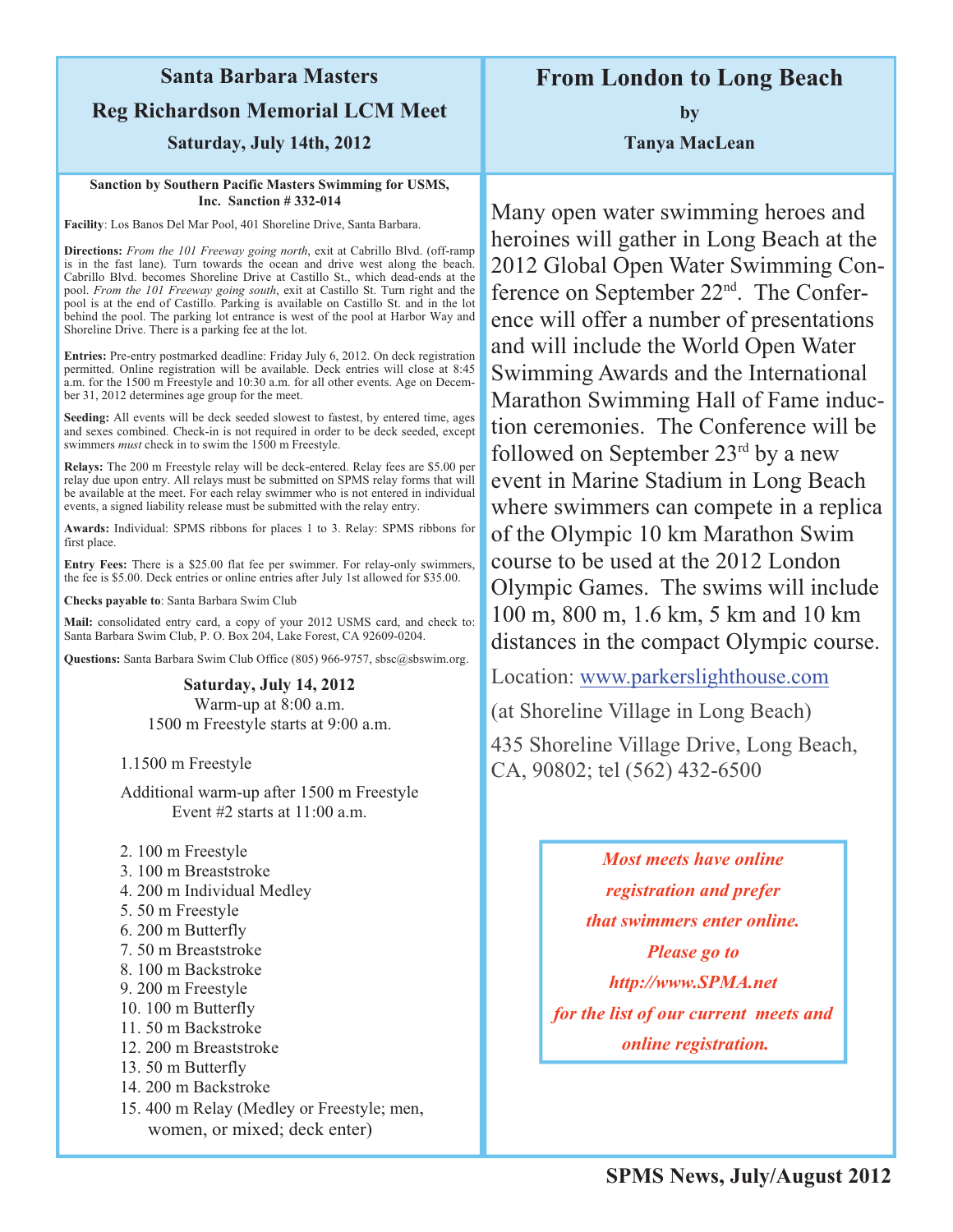

# **Inaugural Nadadores Rough Water Swim at Salt Creek Saturday, August 4, 2012 -- 8:00am**

*\*\*\*\* Course of the 2013 USMS 2.4 Mile Open Water National Championship\*\*\*\**  **Sanctioned by Southern Pacific Masters Swimming for USMS, Inc. Sanction #332-W005**

**Hosted by the Mission Viejo Nadadores • www.mastersmvnswim.org A Southern Pacific Masters Open Water Series Event** 

#### **LOCATION**

Salt Creek Beach 33333 S Pacific Coast Hwy Dana Point, CA 92629 (Parking is \$1.00 an hour)

#### **COURSE**

2.4 mile (1.2 mile X 2 loop) course marked with colored buoys. Swimmers will swim in a clockwise direction. The average water temperature for this time of year has been between 62 to 68 degrees F**.**

#### **FEES**

The early on-line entry fee is \$35.00 if received before 6:00 pm (Pacific Time) on Friday, July 13. \$50.00 if received after July 13, 6:00pm. On-line registration closes at 6:00 pm (Pacific time) on Friday, July 27. Paper entry fee is \$40.00 and must include a copy of your current 2012 USMS membership card and must be post marked by Monday, July 23. Incomplete entries will not be processed. **The race will be limited to the first 200 entries**. They will be no beach entries. *Be sure to register early!* 

#### **RULES**

USMS open water rules will govern. Current SPMS Open Water procedures will be enforced and take precedence over any errors or omissions on this entry form. **ALL ENTRANTS MUST BE 18 AND OVER AND A MEMBERS OF UNITED STATES MASTERS SWIMMING.** One day USMS event registration is

available for a \$15 fee.

#### **STARTS/FINISH**

The event will start on the beach approximately 20 feet from the water's edge. The finish will be on the beach marked with flags.

#### **ATTIRE**

No fins, buoys or other devices allowed. Wetsuits are permitted, but not eligible for awards and *SPMS Open Water Series* points.

#### **SAFETY (Our Primary Concern)**

Each swimmer must wear the provided swim cap on their head during the duration of the swim. For safety reasons, swimmers unable to complete 2.4 miles in the minimum required time of 2 hours **SHOULD NOT** enter.

#### **WARNING**

Participants should be adequately trained for competition. Previous experience is required and should be able to swim a pool mile under 30 minutes. Swimmers not completing the race course in the minimum required time of 2 hours will be removed from the course.

#### **DIVISIONS**

Masters divisions 18-24, 25-29, 30-34 etc., male and female, swimsuit and wetsuit.

#### **AWARDS**

All entrants will receive an official race cap. An official event shirt will be earned after completing the course in the minimum required time of 2 hours. Top finishers in each age group and top 3 male and female overall finishers will receive a special award. No awards for wetsuit divisions.

#### **POST SWIM**

The Nadadores will provide post race recovery drinks and refreshments for all participants.

#### **REFUNDS**

No refunds will be given.

#### **RACE DAY TIMELINE**

6:45am Check-in opens on beach 7:30am Mandatory Safety Meeting **8:00am Race** start all 18-49 participants **8:15am Race** start all 50 and over participants

#### **RESULTS**

Results will be posted and awards will be available within 30 minutes of the last swimmer finishing and posted at www.spma.net

#### **ON LINE REGISRATION**

On line registration is preferred. To register for the event go to www.nadadoresroughwaterswim.org

#### **EVENT DIRECTOR**

Mark Moore, m.w.moore@cox.net 949-233-6521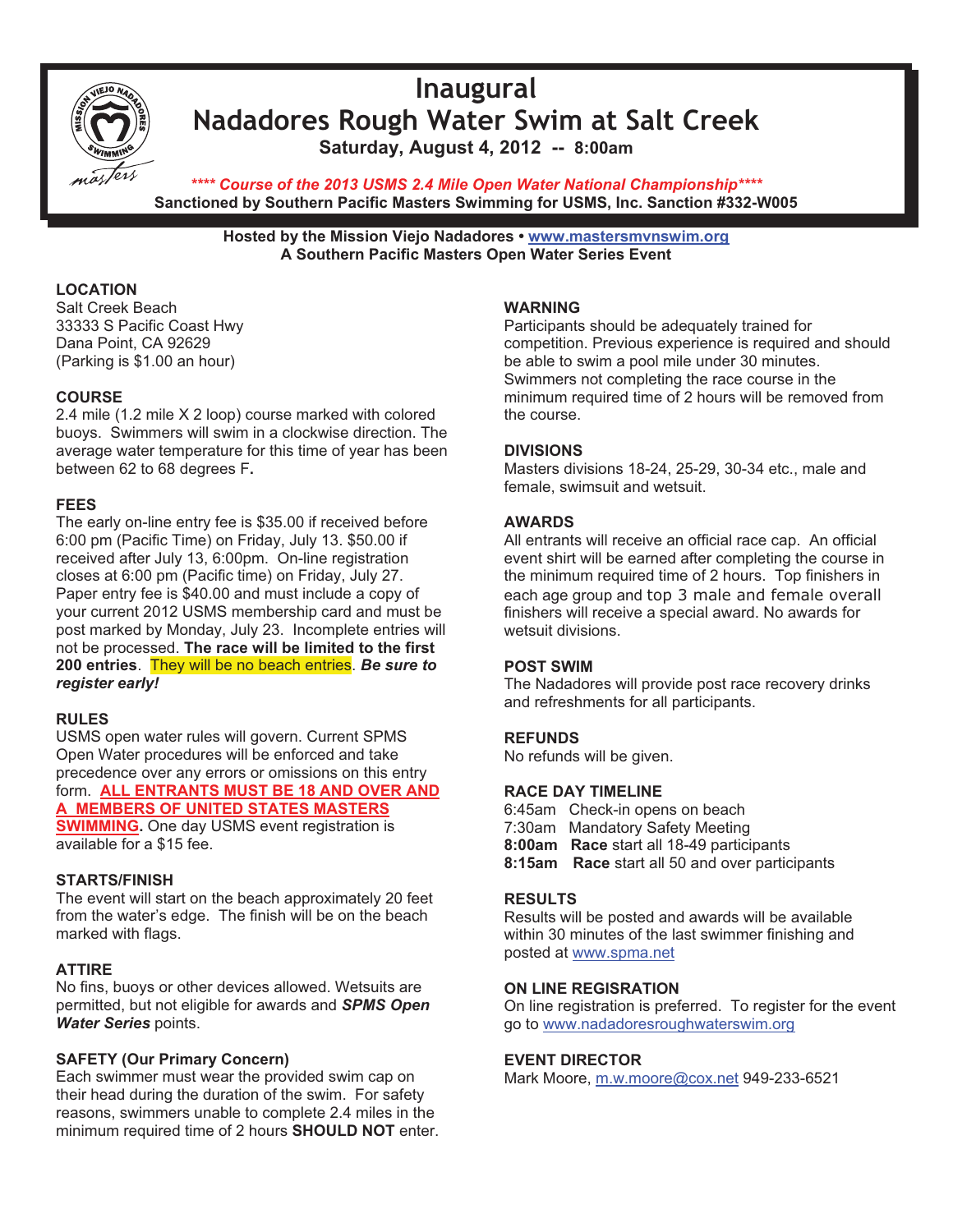

### **Nadadores Inaugural 2.4 Mile Rough Water Swim at Salt Creek**

 **ENTRY FORM**

 **Online entries are preferred, but if you must, mail in entries MUST BE POSTMARKED BYJULY 23, 2012. Include a copy of your 2012 USMS membership card, signed liability release and make checks payable to:**

> **Mission Viejo Nadadores 25108-A Marguerite Pkwy #391 Mission Viejo, CA 92692**

To register online: www.nadadoresroughwaterswim.org **Saturday, August 4, 2012** 

| NAME:                                                     | DOB:                           | AGE:               | GENDER:      | M/F              |
|-----------------------------------------------------------|--------------------------------|--------------------|--------------|------------------|
| ADDRESS:                                                  | <b>CITY</b>                    |                    | <b>STATE</b> |                  |
| ZIP:                                                      | PHONE:                         |                    |              |                  |
|                                                           |                                |                    |              |                  |
| <b>EMERGENCY CONTACT:</b>                                 |                                | <b>PHONE:</b>      |              |                  |
| <b>EMAIL ADDRESS:</b>                                     |                                |                    |              |                  |
|                                                           |                                |                    |              |                  |
| Please enter your membership number and team affiliation: |                                |                    |              |                  |
|                                                           | USMS:_________________________ |                    |              |                  |
|                                                           |                                |                    |              |                  |
|                                                           |                                |                    |              |                  |
| <b>HEALTH CONCERNS:</b>                                   |                                |                    |              |                  |
|                                                           |                                |                    |              |                  |
| <b>OPEN WATER EXPERIENCE:</b>                             |                                |                    |              |                  |
|                                                           |                                |                    |              |                  |
| <b>T-SHIRT SIZE:</b><br>S M L XL XXL                      |                                |                    |              | <b>NO CHARGE</b> |
| Paper entry fee                                           |                                | \$40.00            |              |                  |
| One day event membership fee                              |                                | \$15.00            |              |                  |
| Day-of-race fee                                           |                                | \$60.00            |              |                  |
|                                                           |                                |                    |              |                  |
|                                                           |                                | <b>TOTAL COST:</b> |              |                  |

#### **LIABILITY RELEASE**

**I, the undersigned participant, intending to be legally bound, hereby certify that I am physically fit and have not been otherwise informed by a physician. I acknowledge that I am aware of all the risks inherent in Masters swimming (training and competition), including possible permanent disability or death, and agree to assume all of those risks. AS A CONDITION OF MY PARTICIPATION IN THE MASTERS SWIMMING PROGRAM OR ANY ACTIVITIES INCIDENT THERETO, I HEREBY WAIVE ANY AND ALL RIGHTS TO CLAIMS FOR LOSS OR DAMAGES, INCLUDING ALL CLAIMS FOR LOSS OR DAMAGES CAUSED BY THE NEGLIGENCE, ACTIVE OR PASSIVE, OF THE FOLLOWING: UNITED STATES MASTERS SWIMMING, INC., THE LOCAL MASTERS SWIMMING COMMITTEES, THE CLUBS, HOST FACILITIES, MEET SPONSORS, MEET COMMITTEES, OR ANY INDIVIDUALS OFFICIATING AT THE MEETS OR SUPERVISING SUCH ACTIVITIES. In addition, I agree to abide by and be governed by the rules of USMS. Finally, I specifically acknowledge that I am aware of all the risks inherent in open water swimming, and agree to assume those risks.**

PRINTED NAME\_\_\_\_\_\_\_\_\_\_\_\_\_\_\_\_\_\_\_\_\_\_\_\_\_\_\_\_\_\_\_\_\_\_\_\_\_\_\_\_\_\_\_\_\_\_\_\_\_\_\_\_\_ AGE\_\_\_\_\_\_\_\_\_\_\_\_\_\_\_\_\_\_

SIGNATURE\_\_\_\_\_\_\_\_\_\_\_\_\_\_\_\_\_\_\_\_\_\_\_\_\_\_\_\_\_\_\_\_\_\_\_\_\_\_\_\_\_\_\_\_\_\_\_\_\_\_\_\_\_\_\_\_ DATE\_\_\_\_\_\_\_\_\_\_\_\_\_\_\_\_\_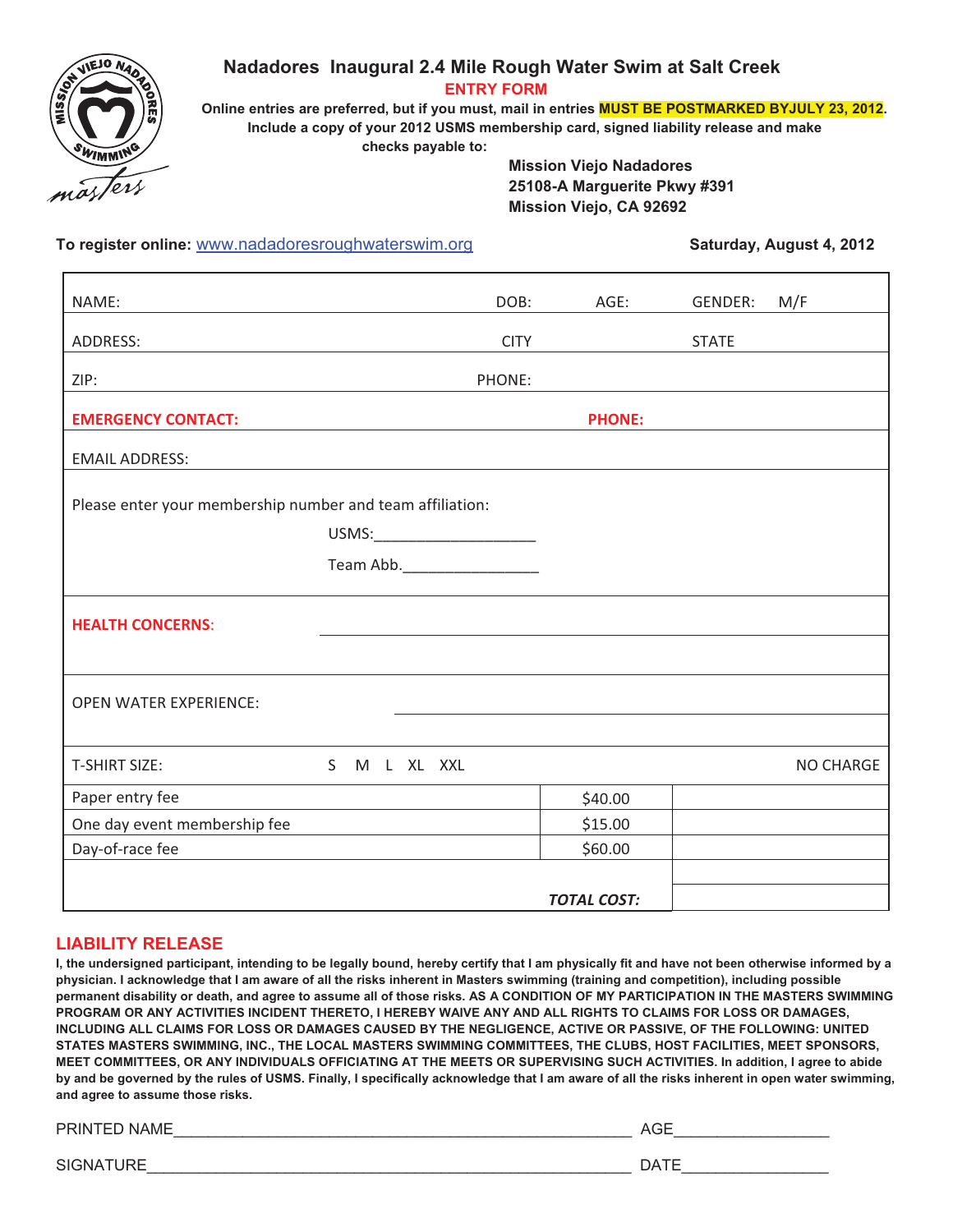

**Facility:** Marguerite Aquatic Complex, 27474 Casta Del Sol, Mission Viejo, CA 92692

**Directions:** Take I-5 Freeway to the La Paz exit. Turn east on La Paz, left on Marguerite, and right on Casta Del Sol. Turn right at the first driveway. The swim parking lot is behind the tennis courts on the right with the exit being at the upper lot. Do not park in the tennis lot on Marguerite. Street parking is available between marked and posted signs.

**Rules:** USMS rules will govern. Current SPMS meet procedures will be enforced and take precedence over any errors or omissions on this entry form. All events are timed final. Swimmers are limited to a total of 7 individual events for the entire meet, not including relays but not more than 5 per day. Age on December 31st, 2012 determines the age group of the swimmer for the entire meet.

**Warm-up:** USMS warm-up policies will be enforced by USA Swimming Officials. There will be **NO DIVING** into the pools at any time except into the designated sprint lane(s). **Warm-up rules will be announced and posted.** Warm-up in the competition pool will be available for one hour prior to the start of each session.

**Entries: Online registration is encouraged.** Online entries completed by 11:59 p.m. on Friday, July 27th, 2012 are a flat \$45.00 entry fee. Online entries completed July 28th through 11:59 p.m. on Monday, August 6th are a flat \$60.00 entry fee. **Paper/mailed entries** that are postmarked on or before Friday, July 27th, 2012 are a flat \$45.00 entry fee. There is flat \$60.00 entry fee for paper/mailed entries postmarked between July 28th and Monday, August 6th.

**Relays**: A swimmer may swim only once in each relay event (400 and 800 Freestyle Relay, and 400 Medley Relay). Relay fees (\$10.00) are payable at the time relays are entered, either by cash or by check (payable to MVN). All relays must be submitted on an SPMS relay form. (Incomplete, incorrect, or illegible relay forms will be rejected.) A USMS-registered swimmer may enter the meet to swim only relays **before the start of the meet** (event 1), by paying the \$10.00 relay-only entry fee, and by signing the meet entry form. Check-in deadlines for relays will be announced at the meet.

**Seeding:** All events will be seeded and swum slowest to fastest. Men and women will be seeded together for the 400, 800, and 1500 m Freestyle and also the 400 m Individual Medley, based on entry time. Men and women will swim separately for all other individual events. Scoring will be by gender and age group. The 1500 m Freestyle may be limited to the first 60 entries at the discretion of the meet director. Swimmers may enter both the 800 and 1500 m Freestyle.

**Timing:** Electronic timing will be used and two timers per lane will be provided. Clubs are requested to assist with timing when possible.

**Check-in:** Positive check-in is required for all events. Check-in closes at 8:00 a.m. on Saturday for the 400 m Freestyle, and at 8:00 a.m. on Sunday for the 800 m Freestyle. Check-in for all other events will close one hour prior to the anticipated start of the event.

**Awards:** Individual: SPMS Medals for places 1 to 3, and SPMS Ribbons for places 4 to 6 for each age group and gender. Relays: SPMS medals for 1st place, SPMS Ribbons for 2nd and 3rd places. There will be special awards for high point male and female swimmer in each age group, based on points from individual events. Awards to the top eight teams, based on combined scoring for men and women, individual events plus relays. **Checks payable to:** Mission Viejo Nadadores

Mail consolidated entry card, a copy of your 2012 USMS card, and check to: Mark Moore, 33055 Dolphin Ct, San Juan Capistrano, CA 92675 To register online, go to www.spma.net, and click on 2012 SPMS Long Course Championships.

Questions Meet Director, Mark Moore, (949) 489-1847, m.w.moore@cox.net

**Snack Bar:** A complete hot and cold snack bar will be available.

#### **EVENT SCHEDULE**

(Women's / Men's)

**Friday, August 10, 2012 Warm-up starts at 12:00 noon Meet starts at 1:00 p.m.**  $(1/2)$  Mixed 1500 m Freestyle (3 / 4) Mixed 400 m Individual Medley (5) 400 m Freestyle Relay (Women, Men, Mixed)

**Saturday, August 11, 2012 Warm-up starts at 7:30 a.m. Meet starts at 9:00 a.m.**  (6 / 7) Mixed 400 m Freestyle (8 / 9) 200 m Butterfly (10) 800 m Freestyle Relay (Women, Men, Mixed) (11/12) 50 m Freestyle (13/14) 200 m Breaststroke (15) Mixed 200 m Freestyle Relay (16/17) 100 m Backstroke

(18/19) 50 m Butterfly (20) Mixed 200 m Medley Relay (21/22) 100 m Breaststroke (23/24) 200 m Freestyle

**Sunday, August 12, 2012 Warm-up starts at 7:30 a.m. Meet starts at 9:00 a.m.**  (25/26) Mixed 800 m Freestyle (27/28) 200 m Individual Medley (29) 400 m Medley Relay (Women, Men, Mixed) (30/31) 100 m Freestyle (32/33) 50 m Backstroke (34) 200 m Freestyle Relay (Women, Men) (35/36) 100 m Butterfly (37/38) 50 m Breaststroke (39/40) 200 m Backstroke

### **SPMS News, July/August 2012**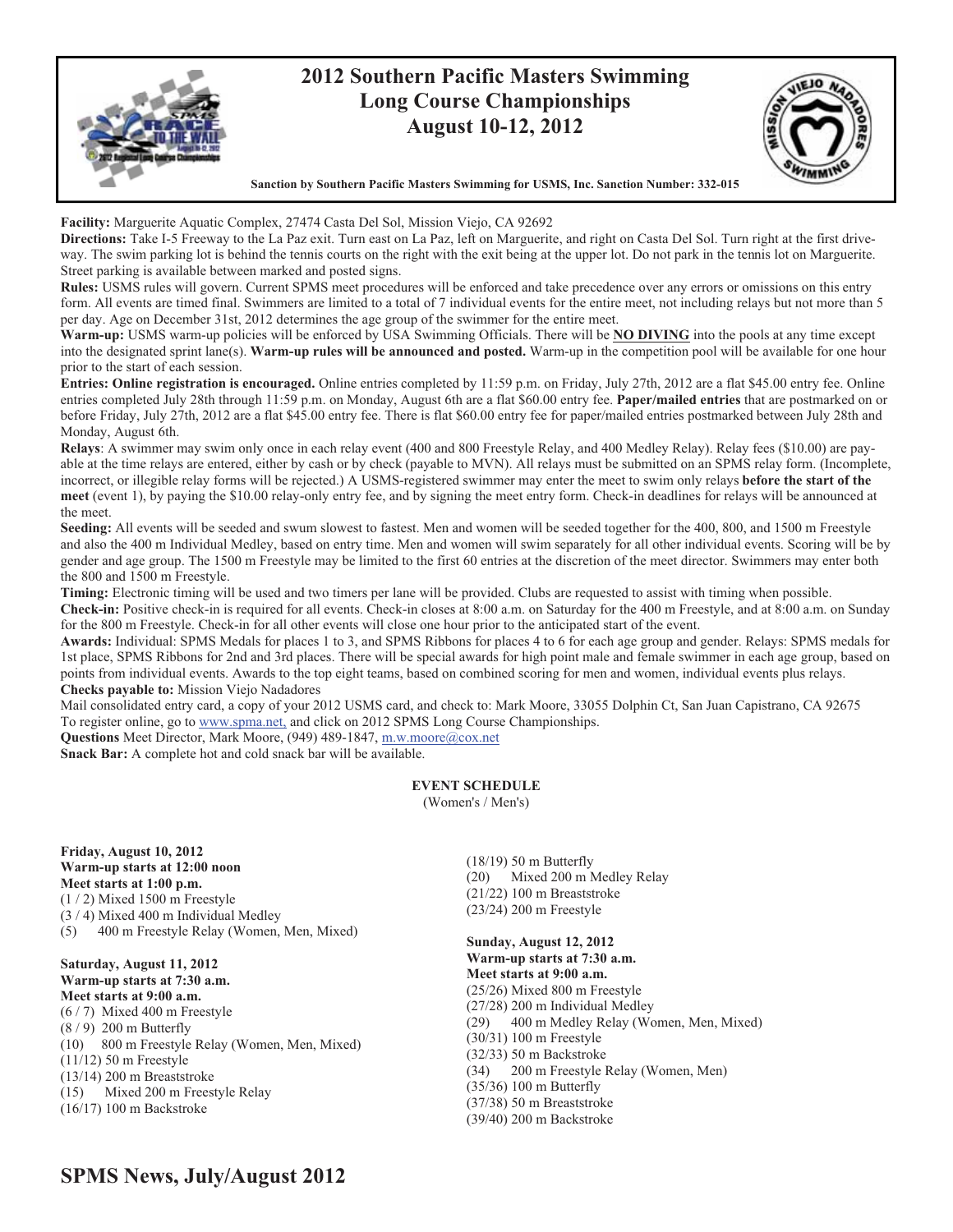## **Blog Posts**

### by Jessica Seaton, D.C.

When I run across articles and research that I feel my patients and friends may be interested in, I write a summary and post it to my blog at http://drjessicaseaton.blogspot.com and to my web site at www.drjessicaseaton.com. Here are some recent postings that I thought SPMS swimmers would find interesting.

#### **News on Weight Training**

Conventional wisdom states that to build larger muscles you need to lift heavier weights. Lifting light weights promotes endurance. A recent study conducted at McMaster University and published in the *Journal of Applied Physiology* found that lifting light weights until fatigue can also build larger muscles and increase strength. Lifting heavier weights does promote slightly more strength gain than the lighter weights. Lifting lighter weights until fatigue may be more appropriate for older people with joint problems. Another advantage of lighter weights is that it is easier to maintain good form using lighter weights. The key is to work the muscle until fatigue sets in by the third set.

#### **Eating Right and Exercising Does Make a Difference**

A recent study published in the *Journal of the American Geriatric Society* found that eating more fruits and vegetables and exercising regularly is associated with living longer. 713 women aged 70-79 were recruited as part of the Women's Health and Aging Studies. Total serum carotenoids (a marker of fruit and vegetable intake) and physical activity were measured at baseline. These measurements were taken periodically during a 5-year follow-up. The women who had the highest levels of carotenoids, or ate the most fruits and vegetables, and were the most active, were also the most likely to live longer. Either of these factors also increased survival independently.

#### **Exercise and Breast and Colon Cancer**

A recent literature review published online in the *Journal of the National Cancer Institute* found that physical activity is associated with improved survival in people with breast and colon cancer. The study showed that exercise conferred two things: better quality of life and longevity. In breast cancer the studies show a dose response: the more you exercise, the lower your risk for all-cause or breast cancer mortality. In colon cancer there was no dose response, although exercise did reduce the mortality risk. There wasn't enough data on other cancers to make these pronouncements, although exercise seems to improve quality of life regardless.

### **Fitness Can Trump Hypertension Genes**

New research published in the American Heart Association's journal *Hypertension,* found that highly fit people who had a parent with hypertension had a 34% lower risk of developing high blood pressure themselves compared to low-fitness individuals. While family history and genes are important, genes can be turned on and off by lifestyle factors such as exercise and diet, and even stress levels and sleep. Functional medicine uses all of these approaches in treating hypertension and other chronic conditions.

### **Exercise Reduces Alzheimer's Risk At Any Age**

All physical activity, including gardening, dish washing, cooking, and cleaning, as well as exercise reduce the risk for Alzheimer's disease at any age, including in those over 80. Researchers had 716 older individuals, average age 82, wear an actigraph, which monitors all their activity. They were followed for 3.5 years and tested at the beginning of the study and at the conclusion of the study. Those in the bottom 10% of physical activity were 2.3 times more likely to develop Alzheimer's disease than people in the top 10% percent. This study was published online on April 18, 2012 in the journal *Neurology*.

*Jessica Seaton, D.C., is a chiropractic orthopedist who uses a Functional Medicine and chiropractic approach in her practice. She can be reached at DrJessica@drjessicaseaton.com or (301) 470-0282. Please visit her web site at www.drjessicaseaton.com.*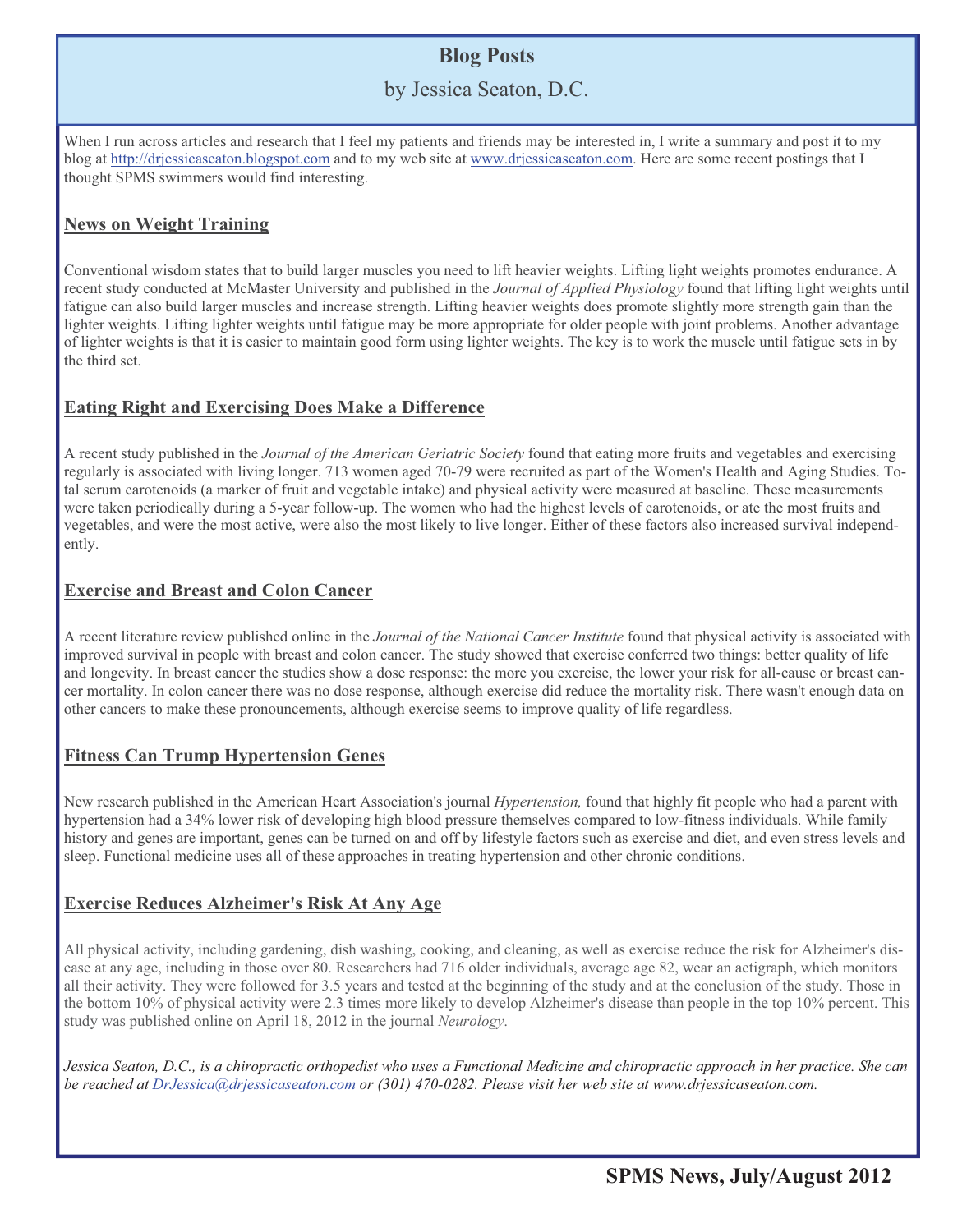#### **SWIM FOR LIFE**

**SAN LUIS OBISPO, SANTA BARBARA (North) and KERN** ATASCADERO: Team KMAN Jennifer Glenesk (805) 610-7573jglenesk@charter.net, www.teamkman.org<br>ATASCADERO: No. SLO Masters The State of the Kass Flaig (805) 704-9797, kassflaig@hotmail.com, www.c2multisport.com Kass Flaig (805) 704-9797, kassflaig@hotmail.com, www.c2multisport.com BAKERSFIELD: Gold Wave Masters Chris Hansen (661) 654-2327; chansen 6@csub.edu<br>
RAKERSFIELD Swim Club Chris Hansen (661) 654-2327; chansen 6@csub.edu BAKERSFIELD Swim Club (EU) Research Moore, bsc@bakersfieldswimclub.org, www.bakersfieldswimclub.org<br>BAKERSFIELD Aquatics Club (Annus Charles Pike (661) 395-4663, bakersfieldaquatics@yahoo.com, www.bakers BAKERSFIELD Aquatics Club<br>
Charles Pike (661) 395-4663, bakersfieldaquatics@yahoo.com, www.bakersfieldaquatics.org<br>
Frank Piemme (805) 735-7574, conniefrank@yerizon.net LOMPOC: Lompoc's Other Swim Team Frank Piemme (805) 735-7574, conniefrank@verizon.net<br>PASO ROBLES: North County Aquatics Namey Sznejkowski (805) 238-5591, betco@yahoo.com, PASO ROBLES: North County Aquatics Nancy Sznejkowski (805) 238-5591, betco@yahoo.com, www.northcountyaquatics.org<br>Nancy San LUIS OBISPO Masters Nancy Sznejkowski (805) 543-9515, office@sloswimclub.org, www.sloswimclub.org SAN LUIS OBISPO Masters<br>SAN LUIS OBISPO: Kennedy Club Masters Francisco Philip Yoshida (805) 543-9515, office@sloswimclub.org, www.sloswimclub.org<br>Philip Yoshida Stimson (805) 781-3488 x 17, sloaquatics@kennedyclubs.com, w SAN LUIS OBISPO: Kennedy Club Masters Linda Stimson (805) 781-3488 x 17, sloaquatics@kennedyclubs.com, www.kennedyclubs.com<br>SANTA MARIA: Santa Maria Swim Club Mike Ashmore (805) 928-9655, santamariaswim@verizon.com, www.sa Mike Ashmore (805) 928-9655, santamariaswim@verizon.com, www.santamariaswim.net **SANTA BARBARA (South) and VENTURA**  CAMARILLO: Camarillo YMCA Martin Armstrong (805) 794-5525, kelpbedd@yahoo.com, www.ciymca.org<br>CARPINTERIA: Channel Island Vic Anderson (805) 403-5425, delphis13@msn.com, channelislandmasters.b CARPINTERIA: Channel Island Vic Anderson (805) 403-5425, delphis13@msn.com, channelislandmasters.blogspot.com<br>CLAI: Oiai Masters<br>Rick Goeden (805) 646-6884. theswimpuv@shcplohal.net OJAI: Ojai Masters Rick Goeden (805) 646-6884, theswimguy@sbcglobal.net<br>
SANTA BARBARA Aquatics Club<br>
SANTA BARBARA: UCSB Masters Research Richard Richard Naya Higashijima (805) 893-2505, ucsbmasters@gmail.com, w SANTA BARBARA Aquatics Club Gregg Wilson (805)252-6469, sbacmasters@gmail.com, www.sbaquatics.com<br>SANTA BARBARA: UCSB Masters Naya Higashijima (805) 893-2505, ucsbmasters@gmail.com SANTA BARBARA Masters SB Swim Office (805) 966-9757, swimoffice@sbswim.org<br>SANTA BARBARA: Oceanducks Emilio Casanueva (805) 637-8331, emilio@zapallar.net SANTA BARBARA: Oceanducks<br>
THOUSAND OAKS: Conejo Simi Aquatics<br>
Jon Irwin (310) 658-7276, jirwin@earthlink.com, www. THOUSAND OAKS: Conejo Simi Aquatics Jon Irwin (310) 658-7276, jirwin@earthlink.com, www.csaswim.com<br>THOUSAND OAKS: Conejo Valley Multisport Masters Nancy Kirkpatrick-Reno (818) 469-9972, nancy@conejovalleymultisp THOUSAND OAKS: Conejo Valley Multisport Masters Nancy Kirkpatrick-Reno (818) 469-9972, nancy@conejovalleymultisportmasters.com<br>THOUSAND OAKS: Daland Masters Kevin Lane (818) 917-6930, klane1956ct@sbcglobal.net, www.dalands THOUSAND OAKS: Daland Masters Kevin Lane (818) 917-6930, klane1956ct@sbcglobal.net, www.dalandswim.com<br>THOUSAND OAKS: South Coast Aquatics Matt Warshaw (805) 660-2082, matt@southcoastaquatics.com, www.southcoasta THOUSAND OAKS: South Coast Aquatics Matt Warshaw (805) 660-2082, matt@southcoastaquatics.com, www.southcoastaquatics.com<br>VENTURA COUNTY Masters Maters Material Material Material Material Material Material Material Material VENTURA COUNTY Masters (Interval on the United States of Mass of Vork (408) 821-5600, jason.e.york@gmail.com, www.buenaventuraswimclub.org<br>VENTURA: Rio Mesa Masters (Interval on the United States of Toby Petty (805) 642-66 Toby Petty (805) 642-6674, tonthego00@sbcglobal.net, www.riomesaswimclub.com **LOS ANGELES (North)**  CLAREMONT: The Claremont Club John Ries (909) 625-6791, tccswim@hotmail.com<br>COVINA: Covina Tri-Swim Masters Swimming Christine Maki (626) 641-5680, covinamastersswin COVINA: Covina Tri-Swim Masters Swimming Christine Maki (626) 641-5680, covinamastersswimteam@yahoo.com L.A. Van Nuys: SCAQ SCAQ Office (310) 390-5700, www.swim.net/scaq LANCASTER: Oasis Masters Tom Otto (661) 948-0057, ottolfixit@hotmail.com<br>
PALMDALE: Canyons Aquatic Masters Tom Palm Deff Conwell (661) 993-2868, jeffc@canyons.org, v PALMDALE: Canyons Aquatic Masters Jeff Conwell (661) 993-2868, jeffc@canyons.org, www.canyons.org<br>PASADENA: Caltech Masters Jeff Conwell (661) 993-2868, jeffc@canyons.org, www.canyons.org PASADENA: Caltech Masters Suzanne Dodd (626) 449-7536, srdodd@jpl.nasa.gov<br>PASADENA: Rose Bowl Masters Chad Durieux (626) 564-0330, cdurieux@rosebowla Chad Durieux (626) 564-0330, cdurieux@rosebowlaquatics.org, www.rosebowlaquatics.org<br>Chris Georges (818) 794-0196, tritonswimntri@gmail.com SAN FERNANDO: Triton Swimming and Triathlon Team SANTA CLARITA Masters Lance O'Keefe, lokeefe@santa-clarita.com, pool: (661) 250-3767 WALNUT: Faster Masters Swim Team Louis Boehle (909) 657-7758, louisboehle@mac.com **LOS ANGELES (Westside)** CALABASAS: City of Calabasas Masters Raine Kishimoto (818) 222-2782 x 110, lkishimoto@cityofcalabasas.com<br>EL SEGUNDO MASTERS City of El Segundo (310) 524-2700 x2738 EL SEGUNDO MASTERS<br>
HOLLYWOOD: Hollywood Wilshire YMCA<br>
Ricardo Espinoza (213) 639-7547, ricardo Ricardo Espinoza (213) 639-7547, ricardoespinoza@ymcala.org<br>SCAQ Office (310) 390-5700, www.swim.net/scaq L.A. Pac Palisades, Santa Monica, Culver, Westwood, LMU<br>L.A. WEST: UCLA Bruin Masters L.A. WEST: UCLA Bruin Masters Erica Stebbins (310) 386-2712, estebbins@recreation.ucla.edu<br>MALIBU Community Pool Swims Masters Molly Larson (310) 456-2489 x272, mlarson@ci.malibu.ca.us, MALIBU Community Pool Swims Masters Molly Larson (310) 456-2489 x272, mlarson@ci.malibu.ca.us, www.ci.malibu.ca.us<br>WEST HOLLYWOOD Aquatics Michael Jorgensen (310) 288-6555 (team hotline), info@wh2o.org, www.wh2o.org Michael Jorgensen (310) 288-6555 (team hotline), info@wh2o.org, www.wh2o.org WOODLAND HILLS: Southwest Aquatics Masters Fred Shaw (818) 347-1637, swamfred@aol.com, www.swam.us **LOS ANGELES (Central and South)**  Carol Sing (619) 588-2677, swim@swimcatalina.org, www.swimcatalina.org L.A.: Swimming Los Angeles Matt Harrigan, matt Matt Harrigan, matt @swimmingla.com or Andy Copley, andy@swimmingla.com<br>L.A. Echo Park and USC: SCAQ SCAQ SEAQ Office (310) 390-5700, www.swim.net/scaq L.A. Echo Park and USC: SCAQ<br>
L.A. MID-WILSHIRE: Meridian Swim Club<br>
Vanessa Mesia (310) 729-2971, vanessamesia@sbc L.A. MID-WILSHIRE: Meridian Swim Club Vanessa Mesia (310) 729-2971, vanessamesia@sbcglobal.net, www.meridiansportsclub.com<br>L.A.: Los Angeles Athletic Club Masters Vanessa Mesia (310) 729-2971, vanessamesia@sbcglobal.net, w L.A.: Los Angeles Athletic Club Masters Vanessa Mesia (310) 729-2971, vanessamesia@sbcglobal.net, www.laac.com<br>SOUTH GATE Masters Swim Team Patricia Mitchell (323) 563-5446, pmitchell@sogate.org Patricia Mitchell (323) 563-5446, pmitchell@sogate.org **LOS ANGELES (South Bay and East County)**  HAWTHORNE: South Bay Swim Team Kathy Davids Gore (310) 643-6523, kdavids@socal.rr.com, www.southbayswimteam.org<br>
LONG BEACH/LOS ALAMITOS: Long Beach Grunions Mike Miranda (714) 808-9158, info@lbgrunions.org, www.lbgrunions LONG BEACH/LOS ALAMITOS: Long Beach Grunions Mike Miranda (714) 808-9158, info@lbgrunions.org, www.lbgrunions.com LA MIRADA: La Mirada Armada Beverly Garman (949) 552-1710, ihaccoach@aol.com, www.swimarmada.com LONG BEACH: Alpert JCC Sascha Bryon-Zwick (562) 426-7601 x1035, sbryanzwick@alpertjcc.org, www.alpertjcc.org<br>
LONG BEACH: Shore Aquatic Masters Swim Cindy Summers (562) 416-6755, summerscm@hotmail.com<br>
LONG BEACH: Shore Aq Cindy Summers (562) 416-6755, summers cm@hotmail.com LONG BEACH: Shore Aquatic Masters Robert Lynn (562) 644-3883, europeanhouse@aol.com, www.shoreaquatics.com<br>
LONG BEACH: Viking Aquatics/Masters Chris Oeding (714) 478-3030, chris@vikingaquatics LONG BEACH:Viking Aquatics/Masters Chris Oeding (714) 478-3030, chris@vikingaquatics<br>
MANHATTAN BEACH: Magnum Masters Chuck Milam (310) 546-3601, cdmilam@hotmail.co MANHATTAN BEACH: Magnum Masters Chuck Milam (310) 546-3601, cdmilam@hotmail.com, www.manhattancc.com RANCHO PALOS VERDES: Zenith Aquatics Shari Twidwell (310) 947-1323, shari@zapswimming.com, www.zapswimming.com<br>TORRANCE : LA Peninsula Swimmers Shari Twidwell (310) 947-1323, shari@zapswimming.com, www.lapsmasters.org Jim Steinauer (310)374-1263 info@lapsmasters.org, www.lapsmasters.org **INLAND EMPIRE**  BEAUMONT Masters CORONA: Circle City Aquatics CORONA: Circle City Aquatics CORONA: Circle City Aquatics CORONA: Circle City Aquatics CORONA: Circle City Aquatics Coronave CORONA: Circle City Aquatics Coronave Coronave Coro Scott Gainey (949) 315-1013, coachgainey@gmail.com, www.ccaqswim.org CORONA: Corona Aquatic Team Masters John Salvino (866) SWM-CRNA, coachsalvino@hotmail.com<br>RIVERSIDE: Riverside Aquatics Assn. Carrie Ridgway (951) 205-2268, info@raa-swim.org, www.raa RIVERSIDE: Riverside Aquatics Assn. Carrie Ridgway (951) 205-2268, info@raa-swim.org, www.raa-swim.org<br>TEMECULA: City of Temecula Masters Carrie Coven Willcox (951) 694-6410. swen.willcox@cityoftemecula.org TEMECULA: City of Temecula Masters Gwen WIllcox (951) 694-6410, gwen willcox@cityoftemecula.org<br>TEMECULA Swim Club Gun, Bryan Davis (951) 285-2718, headcoach@temeculaswimclub.com, TEMECULA Swim Club Cub Bryan Davis (951) 285-2718, headcoach@temeculaswimclub.com, www.temeculaswimclub.com<br>The Bryan Davis (951) 845-7458, ystcoach.jason@verizon.net, www.yucaipaswim.org<br>The Bryan Davis (951) 845-7458, ys Jason Bradbury (951) 845-7458, ystcoach.jason@verizon.net, www.yucaipaswim.org **ORANGE COUNTY**<br>ALISO VIEJO: Renaissance Club Sport ALISO VIEJO: Renaissance Club Sport Alex Isaly (949) 643-6700, alex.isaly@clubsports.com, www.renaissanceclubsport.com/aliso-viejo<br>COSTA MESA: Orange Coast Masters Swimming Anthony Iacopetti (714) 369-9555, aiacopetti@occ. COSTA MESA: Orange Coast Masters Swimming Anthony Iacopetti (714) 369-9555, aiacopetti@occ.cccd.edu, www.coastmastersswimming.com<br>COTO DE CAZA: Coyotes Todd Conrad (949) 858-4100 x257, cotocoyotes@gmail.com COTO DE CAZA: Coyotes Todd Conrad (949) 858-4100 x257, cotocoyotes@gmail.com Bill Jewell (949) 466-6523, swimbill@sbcglobal.net, www.fastswim.org HUNTINGTON BEACH: Golden West Swim Club Cindy Lim (714) 397-0132, cindyhlim@msn.com, www.goldenwestswimclub.com<br>RVINE Novaquatics com, www.novamasters.com IRVINE Novaquatics<br>
IRVINE: UCI Masters<br>
Charlie Schober (949) 824-7946, ctschobe@uci.edu, www.masters.com<br>
Charlie Schober (949) 824-7946, ctschobe@uci.edu, www.masters.wim.uci.edu IRVINE: UCI Masters Charlie Schober (949) 824-7946, ctschobe@uci.edu, www.masterswim.uci.edu LOS ALAMITOS <br>MastersCorey Lakin (562) 430-1073 x511, clakin@ci.los-alamitos.ca.us, www.ci.los-alamitos.ca.us<br>Mark Moore (949) 233-6521, swimoffice@mvnswim.org, www.mastersmvnswim.org MISSION VIEJO Masters Mark Moore (949) 233-6521, swimoffice@mvnswim.org, www.mastersmvnswim.org<br>Mark Desmond (949) 306-3599, markdesmond@highhopes.ws, www.pacificcoastaqua NEWPORT BEACH: Pacific Coast Aquatics Mark Desmond (949) 306-3599, markdesmond@highhopes.ws, www.pacificcoastaquatics.org<br>Mark Desmond (949) 644-3046, jturner@nbfd.net, www.newportlifeguard.org<br>Mark Desmond (949) 644-3046, NEWPORT BEACH Lifeguard Association Jim Turner (949) 644-3046, jturner@nbfd.net, www.newportlifeguard.org<br>TUSTIN: SOCAL Aquatics com, www.socal TUSTIN: SOCAL Aquatics Comparent Steve Pickell (714) 356-7390, coachsteve@socalaquatics.com, www.socalaquatics.com<br>TORBA LINDA: East Lake Eagle Rays Mike Pawloski (714) 372-6273, bonuspak@earthlink.net Mike Pawloski (714) 372-6273, bonuspak@earthlink.net **LAS VEGAS**  Frank Lowery (702) 400-2790, flowery 719@cox.net, www.lowerysmultisport.com LAS VEGAS: Las Vegas Masters Victor Hecker (702) 247-7788, heckerrealestate@hotmail.com<br>
LAS VEGAS: Swim Las Vegas Vegas Vegas Vegas Vegas Vegas Vegas (702) 498-2316, swimlasvegas@gmail.com, w LAS VEGAS: Swim Las Vegas <br>
LAS VEGAS: Viva Las Vegas Masters **Kara Robertson (702) 498-2316**, swimlasvegas@gmail.com, www.swimlv.com<br>
Melissa Gutierrez (702) 480-4321, mjvgutierrez@cox.net Melissa Gutierrez (702) 480-4321, mjvgutierrez@cox.net